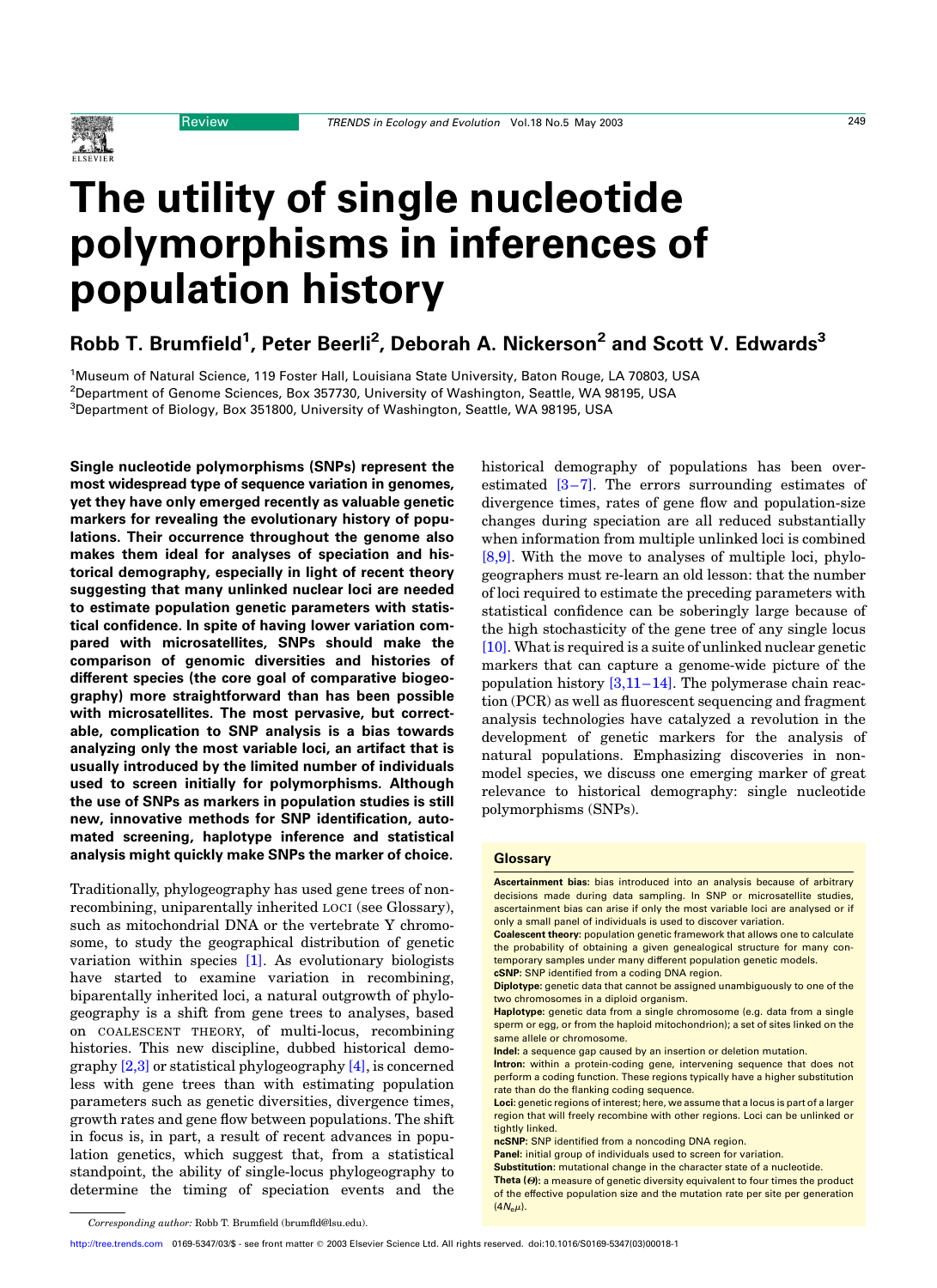Approximately 90% of genetic variation in the human genome is in the form of SNPs [\[15\],](#page-6-0) the result of point mutations that produce single base-pair differences (SUBSTITUTIONS or INDELS) among chromosome sequences. But, it has only been with the availability of large databases of overlapping sequences and the development of novel, large-scale SNP identification and screening technologies that their characterization and use as markers has accelerated [\[16–18\].](#page-6-0) The prevalence and distribution of SNPs in genomes has resulted in several large-scale initiatives to identify and characterize hundreds of thousands of SNPs from the genomes of model organisms such as Mus musculus, Drosophila melanogaster, Caenorhabditis elegans and Arabidopsis thaliana [\[19–24\]](#page-6-0). Currently, SNPs are used primarily in whole-genome linkage and association studies, but their ubiquity, tractable levels of variation and ease in screening suggest that they will dominate increasingly as markers for elucidating the evolutionary history of populations.

How one goes about identifying SNPs will depend largely on the organism of interest. Overlapping homologous sequences of non-model organisms are not prevalent in the public data bases [\[25\],](#page-7-0) and so most researchers will have to find their own SNPs. Although the number of universal primers for the amplification of segments of

nuclear protein-encoding genes in non-model species is increasing  $[26-28]$ , even these are unlikely to provide enough loci as studies of population history begin to scale up. Researchers can utilize other strategies for finding SNPs in their focal species such as: (1) designing primers from conserved sequences of related species that are available online; or (2) sequencing anonymous nuclear loci [\[29\],](#page-7-0) either through cloning [\[30\]](#page-7-0) or PCR methods, such as amplified fragment length polymorphisms [\[31,32\]](#page-7-0) and microsatellite discovery [\[27\]](#page-7-0). A comparison of SNP frequencies in a diverse collection of taxa illustrates that researchers can expect, on average, to sequence at least 200–500 base pairs of noncoding DNA to find a single NCSNP, and  $\sim$  500–1000 base pairs to locate a CSNP (Table 1). Several new computer programs facilitate greatly the identification of heterozygous sites directly from sequence chromatograms ([Box 1](#page-2-0), Figs I,II), decreasing the need for allele-specific primers to detect heterozygotes. If a SNP gene tree is required, methods are available for inferring HAPLOTYPES from DIPLOTYPES statistically  $(Box 2)$ , thereby bypassing laborious laboratory procedures for haplotype resolution.

### Application of SNPs in studies of population history

It is only recently that a conceptual framework for the population genetic analysis of SNPs, founded appropriately

| Table 1. Sampling statistics of nuclear SNPs from selected multi-locus studies |  |  |  |  |  |  |  |  |  |
|--------------------------------------------------------------------------------|--|--|--|--|--|--|--|--|--|
|--------------------------------------------------------------------------------|--|--|--|--|--|--|--|--|--|

| <b>Taxon</b>                                    | <b>Individuals orstrains</b> | Nt <sup>b</sup> diversity<br>(x 100) | SNP freq.<br>$(bp^{-1})$ | Variable loci<br>(%) | <b>SNPs/locus</b><br>(range) | <b>Refs</b>  |
|-------------------------------------------------|------------------------------|--------------------------------------|--------------------------|----------------------|------------------------------|--------------|
| Dolphins (four introns; 7118 bp)                |                              |                                      |                          |                      |                              |              |
| Lagenorhynchus obscurus                         | 5                            | 16.00                                | 254                      | 100                  | $7.0(5-9)$                   | [52, 53]     |
| L. obliquidens                                  | 6                            | 11.00                                | 297                      | 100                  | $6.0(2-9)$                   |              |
| L. acutus                                       | 3                            | 7.00                                 | 2373                     | 50                   | $0.7(0-2)$                   |              |
| Human                                           |                              |                                      |                          |                      |                              |              |
| All STSs (1139 STSs)                            | 13                           | 0.04                                 | 1001                     |                      | 0.24                         | [43, 54]     |
| EST sequences (705 STSs)                        |                              |                                      | 1159                     |                      | 0.23                         |              |
| Random genomic sequence (434 STSs)              |                              |                                      | 785                      |                      | 0.27                         |              |
| Flycatchers (28 loci)                           |                              |                                      |                          |                      |                              |              |
| Ficedula hypoleuca                              |                              |                                      |                          |                      |                              |              |
| Intron (5753 bp)                                | $2 - 7$                      | 1.80                                 | 205                      | 79                   | $2.0(0-6)$                   |              |
| Msat flanking sequence (692 bp)                 | $2 - 6$                      | 4.50                                 | 87                       | 50                   | $1.3(0-5)$                   |              |
| Anonymous (2637 bp)                             | $2 - 7$                      | 2.90                                 | 165                      | 63                   | $2.0(0-6)$                   |              |
| Ficedula albicollis                             |                              |                                      |                          |                      |                              |              |
| Intron (5780 bp)                                | $2 - 8$                      | 2.50                                 | 156                      | 86                   | $2.6(0-6)$                   |              |
| Microsatellite flanking sequence (718 bp)       | $2 - 5$                      | 5.70                                 | 72                       | 50                   | $1.7(0-8)$                   |              |
| Anonymous (2666 bp)                             | $2 - 6$                      | 2.30                                 | 190                      | 63                   | $1.7(0-5)$                   |              |
| Murrelet (nine introns)                         |                              |                                      |                          |                      |                              |              |
| <b>Brachyramphus marmoratus</b>                 | 120                          | <b>NA</b>                            | 80                       | 100                  | $6.8(4-14)$                  | [28, 44, 55] |
| <b>Parrot (four ESTs)</b>                       |                              |                                      |                          |                      |                              |              |
| Psittacus erithacus                             | 34                           | <b>NA</b>                            | 314                      | 75                   | $1.7(0-5)$                   | [56]         |
| Chicken (23 427 ESTs) <sup>a</sup>              |                              |                                      |                          |                      |                              |              |
| Gallus gallus                                   | <b>NA</b>                    | <b>NA</b>                            | 2119                     | <b>NA</b>            | <b>NA</b>                    |              |
| <b>Fruit fly</b>                                |                              |                                      |                          |                      |                              |              |
| Ceratitis capitata (four loci; coding; 2037 bp) | 11                           | 1.1                                  | 52                       | 100                  | $9.8(8-15)$                  | [26]         |
|                                                 |                              |                                      |                          |                      |                              |              |
| Sugar beet (37 loci)<br>Beta vulgaris           | 2 inbred strains             |                                      |                          |                      |                              |              |
| Coding and noncoding (18 002 bp)                |                              | 7.60                                 | 130                      | 59                   | $1.4(0-19)$                  | [57, 58]     |
| Coding (13 604 bp)                              |                              | 3.50                                 | 283                      | 51                   | $0.5(0-7)$                   |              |
| Fungus (five loci, primarily coding)            |                              |                                      |                          |                      |                              |              |
| Coccidioides immitis (2384 bp)                  | 8                            | <b>NA</b>                            | 159                      | 80                   | $3.0(0-6)$                   | [59]         |
|                                                 |                              |                                      |                          |                      |                              |              |

<sup>a</sup>H. Kim et al., unpublished.

b<br>Abbreviations: EST, expressed sequence tag; NA, not available; Nt, nucleotide; SNP, single nucleotide polymorphism; STS, sequence tagged site.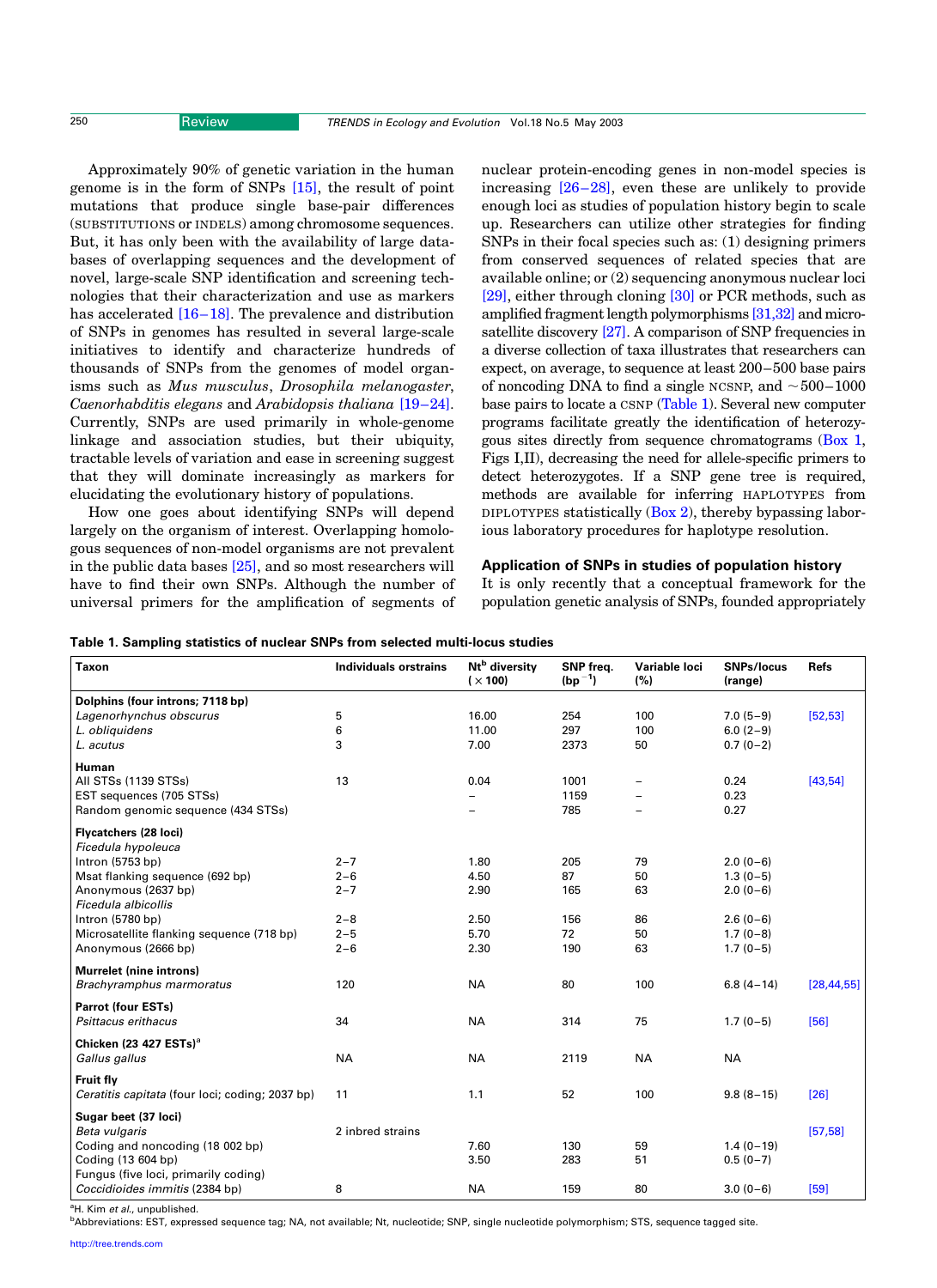#### <span id="page-2-0"></span>Box 1. Methods for inferring SNPs from sequence chromatograms

There are many laboratory and computational approaches to finding single nucleotide polymorphisms (SNPs) within a genome, but all involve some form of comparative analysis of the same DNA segment from different individuals or from different haplotypes. For example, DNA segments amplified by polymerase chain reaction (PCR) can be compared with one another based on conformational analysis, melting temperature analysis, the ability to be cut differentially with enzymes or chemicals, or by direct sequence analysis. Fluorescence-based sequencing has an increasingly important role in identifying SNPs, not only because of its high throughput and decreasing costs, but also because of the development of programs that automate the base-calling (Phred [60]), assembly (Phrap; http://www.phrap.org/) and finishing (Consed [61]) of large-scale projects. One of the significant advantages of the Phred base-caller is its ability to provide a quality score (i.e. an error rate probability) for each base-call in a sequence. Sequence quality scores that improve the speed and accuracy of identifying DNA variations among assembled sequences have also been incorporated into additional programs, such as Polybayes [62] and PolyPhred (http:// droog.gs.Washington.edu/PolyPhred.html) [63,64].

Many projects have identified SNPs as high quality nucleotide mismatches between overlapping clone sequences from large-scale genome sequencing or from expressed sequence tags (ESTS; see Box Glossary) [65]. Polybayes is a program that applies a Bayesian inference to calculate the probability of a given site being polymorphic and has been applied on a large-scale to identify SNPs across the human genome [19]. PolyPhred is another program that operates together with Phred, Phrap and Consed to identify SNPs as high quality base mismatches in assembled cloned sequences (Fig. I). Importantly, PolyPhred can also detect SNPs as heterozygotes (two bases at a single position in the sequence) in diploid sequences amplified by PCR (Fig. II). Laboratory analyses suggest that dye primer sequencing, in which the sequencing primer is fluorescently labeled, produces more even chromatogram peaks than in dideoxy sequencing, resulting in more accurate detection of heterozygous sites [63,64]. Automated



Fig. I. Consed view of sequences scanned with PolyPhred 4.0. (a) The consensus sequence has been tagged red at position 385 (below arrow), which indicates a high scoring polymorphic site within the compared sequences. (b) Consed also enables the user to view the underlying sequence trace data (below the consensus window).

on coalescent theory, has been developed [\[9,11\].](#page-6-0) Perhaps the most important nuance to SNP analysis is the need to correct for the ASCERTAINMENT BIAS [\[33\]](#page-7-0) that arises as a by-product of how the SNPs are identified and/or screened [\[11\]](#page-6-0). Before starting a SNP study of population history, the researcher must make two decisions that will determine



base-calling programs, such as Polyphred, have been used in only a handful of non-model species (e.g. red-winged blackbird [66]).



Fig. II. Heterozygote detection using chromatograms. (a) The detection of substitution polymorphisms by PolyPhred is based on the simple observation that the pattern of fluorescence-based dye incorporation at each position in a diploid sample is reproduced faithfully every time the same sequence is generated. Heterozygous positions (two different bases at the same location in a sequence – marked by pink on the individual traces) can be identified accurately based on both the predictable reduction or drop ( $\sim$  50%) in the height of a peak that occurs at a heterozygous position relative to a homozygous one and the presence of a second fluorescent peak at the heterozygous site. (b) A consed view of two high-quality SNPs (SNP1 and SNP 2) detected by PolyPhred and highlighted in red on the consensus of a group of assembled sequences. Notice that, for SNP1, alternative homozygotes are found among the sequences, whereas for SNP2, heterozygotes are detected in the presence of only one of the homozygous forms.

#### **Glossary**

Expressed sequence tag (EST): short single-copy DNA sequence derived from reverse transcribed messenger RNA (coding or cDNA). By definition, ESTs occur in coding regions.

the necessary ascertainment correction. First, how is a SNP defined? The researcher could decide that every variable site is a SNP, or could set a cut-off frequency below which variable sites are not considered to be SNPs. The latter would be justifiable if the researcher wanted to eliminate sites that are variable because of infrequent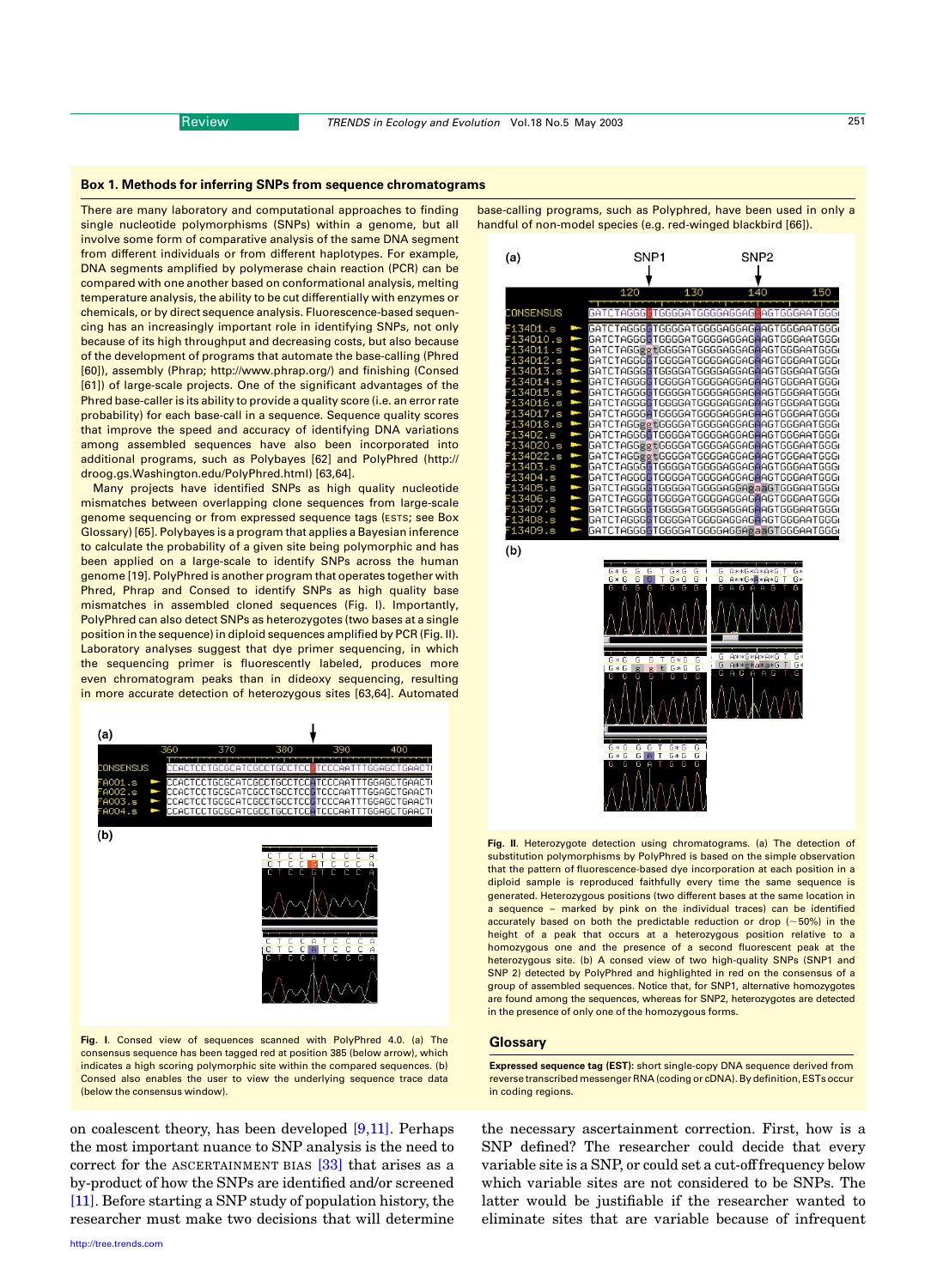<span id="page-3-0"></span>

#### Box 2. Inferring haplotypes from diplotypes

In most cases, the chromosome assignment for sequence data generated from diploid organisms is unknown (Fig. I). Aside from direct laboratory analysis [67,68], the most common method of assignment is the inference of haplotypes by using computer programs [69–71]. These programs try to infer a minimal number of haplotypes using the frequencies of the polymorphic sites or heuristic approaches. Recently, Stephens et al. [71] developed a Bayesian method that assigns probabilities to possible haplotypes and to individual sites within a haplotype. An alternative method [72] does not infer the haplotype, but instead considers the haplotype uncertainty when estimating population size and recombination rates. This is accomplished by integrating over all possible haplotype assignments using MARKOV CHAIN MONTE CARLO (see Box Glossary) [73]: (1) the program starts with a specific configuration (A–G and T–A) and calculates the likelihood of this data configuration given the genealogy; (2) one of the heterozygous sites is then flipped at random (e.g. A–A and T–A) and the likelihood is recalculated; and (3) an acceptance/rejection scheme is used that takes the different probabilities into account, accepting the change when the new configuration has a higher likelihood, or, if it has a lower likelihood, when it surpasses a probability in proportion to how much worse the new configuration is. Such methods point to a new phase of historical demography in which a single inferred gene tree for a locus is of less interest than the population parameters averaged over all trees and haplotypes.

#### **Glossary**

Markov chain Monte Carlo: complicated problems can often not be solved analytically. Markov chain Monte Carlo methods make a random change to a start state and then compare the two states using a ratio of probabilities to accept the new state if the new state is better than the old or, alternatively, accept the new state with some probability that depends on that ratio. The next cycle starts from the new 'old' state.



TRENDS in Ecology & Evolution

Fig. I. The two single nucleotide polymorphisms (A/T; G/A) specify two heterozygous sites for the diplotype. The A at the first polymorphic site could sit on the same chromosome as either the G or the A from the second polymorphic site. It is necessary to resolve haplotypes to estimate recombination rates and linkage disequilibrium accurately, or to reconstruct a genealogical tree of haplotype relationships (gene tree).

sequencing errors. However, under this protocol, valuable data could be lost. Second, are all individuals in the study going to be sequenced for all loci (even the invariant ones)? Another widely used strategy is to identify SNPs from a PANEL of individuals that is limited in size and composition compared with the target samples [\[34\]](#page-7-0). This approach can save considerable time and money because the SNPs discovered can be screened in the target samples using non-sequence methods (e.g. probes or primers specific to the SNP). The drawback is that, by focusing on only those sites that are variable in the panel, the researcher might miss some SNPs, an uncertainty that must be corrected ([Box 3](#page-4-0)). This bias was illustrated in a recent Drosophila study in which genetic diversity estimates differed depending on the geographical location of the panel [\[35\].](#page-7-0)

The effects of not correcting for the method of ascertainment can be profound, especially if a panel is used. Because rare variants are less likely to be encountered in the panel, the pool of SNPs examined in target populations will be distorted towards sites with intermediate base frequency. From coalescent theory, these SNPs tend to occur on intermediate branches of the gene tree (assuming that the polymorphic sites are bi-allelic). Accordingly, the genealogical tree from a biased set of SNPs often lacks resolution towards the tips, making population samples appear more similar than they truly are. Migration rates inferred from a biased set of SNPs or loci will be overestimated because low-frequency, recently derived haplotypes that are unique to the populations are missed [\[34\]](#page-7-0).

#### Why choose SNPs for studies of population history? Mutation pattern

Unlike microsatellites, which have mutation rates per generation of the order of  $10^{-4}$ , SNPs have relatively low mutation rates  $(10^{-8}-10^{-9})$ . Multiple mutations at a single site are thus unlikely, and so most SNPs are bi-allelic, a quality that facilitates high-throughput genotyping and minimizes recurrent substitutions at a single site that would confound the population history. The restriction to four character states might make SNPs less informative than microsatellites for parentage analyses [\[36\]](#page-7-0) or for detecting fine-scale geographic structure, but this limitation can be offset by scoring more loci [\[37\]](#page-7-0). For linkage studies, approximately three times as many SNPs are needed in comparison to microsatellites [\[38\]](#page-7-0). The relative number of SNPs needed to estimate population genetic parameters with statistical confidence is likely to be the same, although we caution that the necessary simulation studies have not yet been performed.

We suggest that, when all population genetic and analytical considerations are weighed, SNPs are in fact superior to microsatellites for elucidating historical demography ([Table 2](#page-4-0)). Mutation rates at microsatellite loci are difficult to estimate, and vary across loci and across alleles within the same locus [\[39\]](#page-7-0). Perhaps most importantly for comparative studies of historical demography, the difference in evolution and variation of the same microsatellite locus in even closely related species makes them ill suited for interspecific comparisons of genomic variability. Nuclear SNPs are measured on the same mutational scale as mitochondrial (mt) SNPs (substitutions per site), making intergenomic comparisons easier. Many more tests for deviations from neutrality, for population size changes and for recombination exist for SNP data than for microsatellites, and the fit of models to data is probably better for SNPs. The recent focus on microsatellites has caused an unconscious ascertainment bias in the estimation of genomic variability for many species. This undue focus creates an idiosyncratic description of genomic variation, insofar as microsatellites will not record the 'background' levels of variability that one would like to use to compare variation across species. In addition, measures of population differentiation, such as  $F_{ST}$ , can be very sensitive to the level of within-population variation, resulting in suspiciously low values in many microsatellite studies [\[40–42\]](#page-7-0).

#### Unbiased sampling of genomic variation

SNPs offer historical demography a great opportunity for unbiased sampling of loci. As an extension of recent studies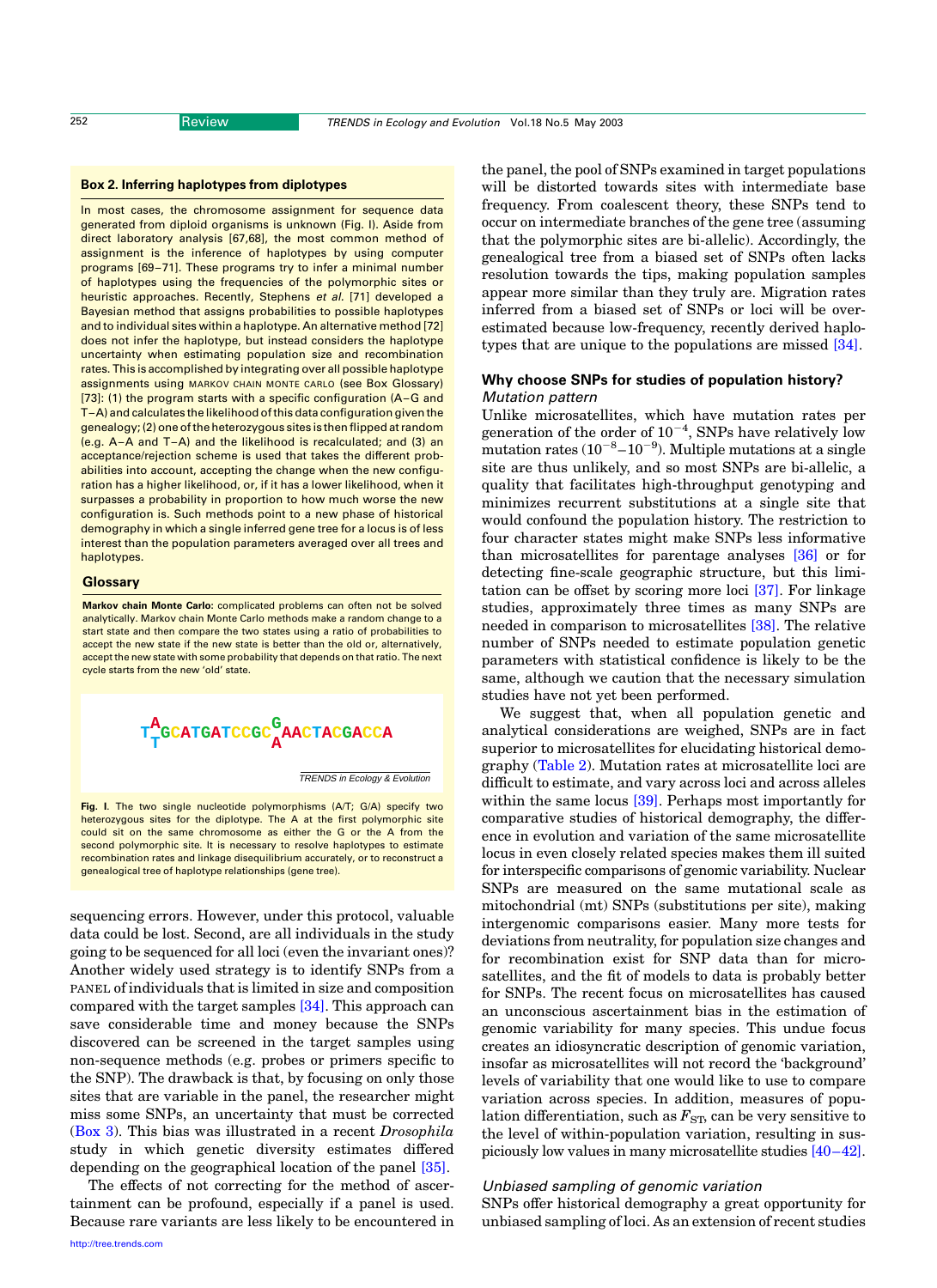#### <span id="page-4-0"></span>Box 3. Ascertainment bias

Single nucleotide polymorphisms (SNPs) are ascertained by: (1) sequencing all individuals for an entire DNA region of interest (Fig. Ia)



Fig. I. SNP screening in which (a) all individuals are sequenced or (b) a panel is used to identify SNPs.

that focus, for example, exclusively on INTRONS [\[3\]](#page-6-0), we can envisage future studies in which SNP loci are sampled at random without reference to, or previous knowledge of, rates of mutation  $(Box 4)$ . The least biased descriptions of genomic variation will come from studies that sample nucleotide sites blindly. Such studies are now being or (2) sequencing a panel (subset) of individuals, identifying variable sites, defining which of those sites will be considered SNPs, and then screening only those sites in a sample of interest by using SNP-specific primers or probes (Fig. Ib).

By using maximum likelihood, the ascertainment bias can be corrected for by conditioning on the specific details of the ascertainment [9,11,33,34,73]. The specific interpretation of how a SNP is defined influences the genealogy, and thus the estimation of population genetic parameters in a coalescent framework. In the example in Fig. IIa, 182 variable sites were identified after sequencing ten individuals. The effect of not recognizing all variable sites as SNPs on the tree topology can be striking. If all singleton mutations are discarded as sequencing errors, resolution is lost at the tips (Fig. IIb); an even more stringent interpretation of SNPs (Fig. IIc) would alter the tree more strongly. The ascertainment bias tends toward a pool of SNPs having intermediate frequencies, resulting in decreased resolution towards the tips of the tree. The effect on population genetic inference of not making an ascertainment correction when one is needed has been illuminated through simulation studies [9]. Currently, only a few computer programs, such as LAMARC (http://evolution.gs.washington.edu/lamarc. html), allow for ascertainment bias correction [74].



Fig. II. Effects on the genealogy of sampling (a) all SNPs in a DNA region or (b and c) a subset of SNPs.

published based on humans, and indicate that, for example,  $\sim$ 1 in 1000 nucleotides are variable [\[43\]](#page-7-0). The low figure of nucleotide diversity might seem discouraging, yet it is precisely this sort of statistic that is invaluable for facilitating comparisons between species and for providing a measure of genome variability that is appropriate in

Table 2. Characteristics of four types of DNA marker for broad-scale historical demography and detection of population differentiation<sup>a</sup>

| <b>Characteristic</b>                          | SNPs <sup>b</sup> | <b>Msats</b> | <b>AFLPs</b> | <b>RFLPs</b> |
|------------------------------------------------|-------------------|--------------|--------------|--------------|
| Within-population variation                    | Low               | High         | Unknown      | Low          |
| Among-locus variation                          | Low               | High         | Unknown      | Low          |
| Conducive to unbiased sampling among loci?     | Yes               | No           | Yes          | Yes          |
| Susceptibility to molecular convergence        | Low               | High         | Unknown      | Low          |
| Variation easy to interpret?                   | Yes               | No           | No           | Moderate     |
| Are the variations detected further reducible? | No                | Yes          | Yes          | Yes          |
| <b>Easy comparison with mitochondrial DNA?</b> | Yes               | No           | No           | Yes          |

a Traits in bold indicate suggested advantages. Differences among markers in ease of assaying variation or of laboratory isolation are not considered.

b Abbreviations: AFLPs, amplified fragment length polymorphisms; Msats, microsatellites; RFLPs, restriction fragment length polymorphisms; SNPs, single nucleotide polymorphisms.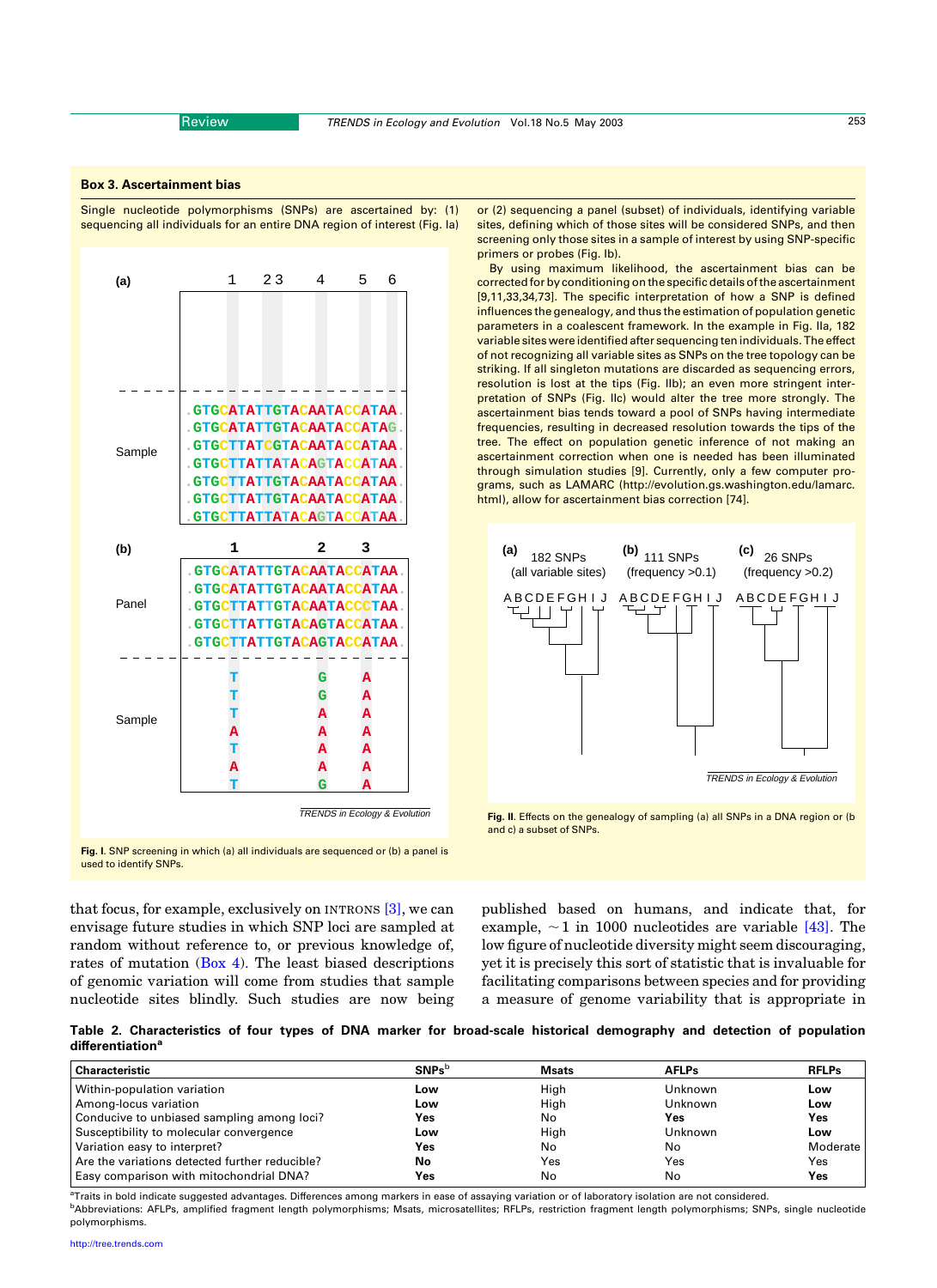<span id="page-5-0"></span>context. For example, a study of seabirds [\[44\]](#page-7-0) detected SNPs at a frequency of  $\sim$  1 in 80 nucleotides based on the nine loci studied, although this study focused exclusively on introns, and not on the totality of noncoding DNA.

Does this mean that phylogeographers need to devote more effort to finding variation that is useful for analysis in a study that uses SNPs than in one that uses microsatellites? A better question is whether microsatellites, and the concomitant focus on hypervariability, provide more complete or less complete measures of population variation than do SNPs ([Table 2](#page-4-0)). But what about the fact that SNPs often show very low variability in the few species that have been examined? We suggest that this generalization (if it is supported in further studies) is telling us something about the level of naturally occurring genome-wide variation that a focus on microsatellite variation alone cannot. More side-by-side comparisons of population inferences from SNPs and microsatellites on the same samples are needed.

How SNPs should be sampled across the genome is another pressing issue. It is known that the number of independently segregating loci is the crucial parameter for estimating THETA  $(\Theta)$  accurately [\[45\]](#page-7-0), and presumably other population parameters as well [\[6\]](#page-6-0). The following question thus arises. If one had resources to sequence 10 kilobases (kb) per individual, is it better to sample two loci of 5 kb each or 20 loci of 500 base pairs – or, if feasible, 1 base pair at 10 000 loci? The answer depends on the focus of the study. It seems reasonable to assume that the encounter rate of SNPs per base pair should be the same

under all schemes, unless of course variation in mutation rate across the genome [\[46\]](#page-7-0) results in a focus on highvariation regions. If estimating the population history is the goal of a study, it seems that the last strategy should be superior. In fact, when estimating  $\Theta$  from a randomly mating population, theory suggests that interrogating a single nucleotide site per locus across six to seven individuals, and maximizing the number of loci in this way, would be the most efficient approach [\[45\].](#page-7-0) In the face of among-locus rate variation, the last strategy will still be superior because only in this way will variation across the entirety of the genome be assayed in an unbiased way. Several recent studies have focused on SNP variation in the human X chromosome [\[47,48\]](#page-7-0) or in single large  $(-10 \text{ kb})$  regions on autosomes  $[47-49]$ , because it is relatively easy to score SNPs on the X chromosome by scoring only males (which are haploid for this chromosome), or because there is a specific interest in the gene region studied. However, studies focusing on SNP variation within a single genomic region cannot generalize the results easily to the variation across the entire genome – the clearest window on the total history of the species under study.

#### Recombination

A complication of an approach that assays variation at many loci across the genome is that recombination cannot be ignored, as it is in mitochondrial and human Y chromosome studies. Recombination influences both the interpretation and the sampling strategy of SNP

#### Box 4. A program for comparative studies of historical demography based on noncoding SNPs

As researchers move away from single-species phylogeographical questions to analyses of multiple, co-distributed species [75], it is useful to consider which types of marker will provide both the resolution and the comparative utility that such an approach requires. The scope of comparative phylogeography has expanded to include multilocus descriptions of genealogical patterns within and between species, as well as comparisons of historical demographies, patterns of gene flow and divergence times [3]. We suggest that single nucleotide polymorphisms (SNPs), particularly when standardized to noncoding DNA, provide the most appropriate tools for such a research program, and have several advantages over microsatellites, another prevalent marker. Implicit in our vision is a need to describe genome-wide variability of multiple species, without biases for or against variable loci, and in ways that maximize our ability to compare histories between species [76].

#### The research program

- Loci for analysis from each species to be analyzed should be chosen without regard to variability, except possibly that the more variable noncoding portion of the genome would be a focus.
- Heterozygous sites (SNPs) can be scored directly or indirectly and with appropriate software. A large number of relatively short loci  $(-500$  base pairs typed for SNPs) are likely to provide more information than a few very long loci (e.g. 10 kilobases [49]) and, in principle, one should encounter SNPs at the same rate using either approach.
- For any given species, some loci will show no variation within a panel of individuals (ideally geographically widespread) on which loci are tested; such loci can be scored as 'invariant' for the panel and not analyzed for the entire sample. However, such loci are not discarded. Rather, using appropriate statistical methods [34], the unknown (but

[http://tree.trends.com](http://www.trends.com)

presumably low) variation at such loci can be incorporated without wasting effort and resources on discovering rare SNPs.

• The PCR primers for some fraction of the loci isolated in one species will work on homologous loci in other species in the study; the number of such 'common loci' between species should be maximized. However, many PCR primers will not work for homologous loci in other species in the study. Thus, the final data set in a comparative analysis will comprise a set of loci that are common to all of the species, and a set that is common only to a subset of species.

Provided that enough loci are analyzed, estimates of genomic history obtained by the above methods will not be comparable across species only when global differences in rates of mutation exist between the species compared. Such differences can be detected empirically by employing relative rate tests on the set of common loci. When rate differences cannot be shown to exist for common loci, it is reasonable to place the entire, nonoverlapping set of loci of all species on a common molecular yardstick.

#### Advantages to the research program

- Variability is assayed in an unbiased fashion across the entire genome.
- Variability and history of different species can be placed on a common mutational timescale.
- The units of measurement of nuclear SNPs are the same as those for mitochondrial SNPs, making intergenomic comparisons of demographic history more straightforward.
- By comparing rates of SNP evolution between species using relative rate tests on common loci, genome-wide differences in mutation rates between species can be detected and used to analyze datasets that employ only partially overlapping sets of loci between species.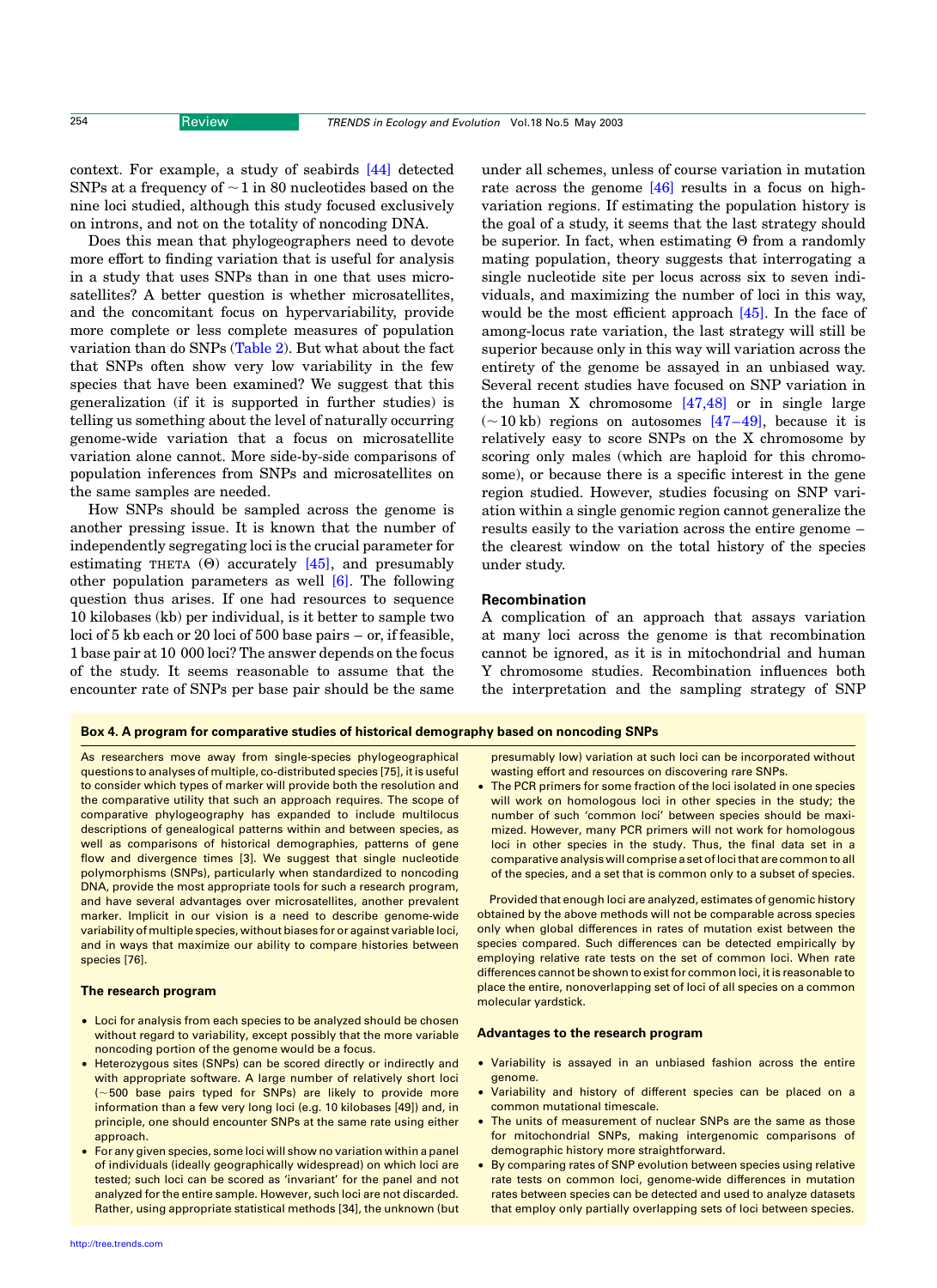<span id="page-6-0"></span>variation. Nachman [\[46\]](#page-7-0) has reviewed the dramatic effects of recombination on the level of SNP variation in humans, in which SNP variation is low in regions of low recombination, and high in regions of high recombination. The same pattern is likely to hold in many other species, both model [\[50\]](#page-7-0) and non-model organisms. Although the precise interpretation of this pattern is still debated (it could be a result of positively selected sweeps, to negative 'background' selection reducing variation at linked sites, or to a mutagenic effect of recombination [\[51\]](#page-7-0)), the fact that the nucleotide diversity of a given anonymous locus will depend crucially on the local recombination rate should figure prominently in the minds of phylogeographers, even if recombination rates are unknown, which is the case for most non-model species.

#### Conclusion

SNPs have the potential to place historical demography and speciation studies on a common molecular framework, one that is easily comparable to the decades of mtDNA work already undertaken [\[77\]](#page-7-0). Their simplicity, ease of modeling and sheer abundance will make them powerful contributors to the new era of using multiple biparentally inherited, potentially recombining loci to infer population histories. The challenge for evolutionary biologists will be to harness and assay variation at large numbers of unlinked SNPs, so as to overcome their lower mutation rates and what initial studies suggest might be a lower level of variation in natural populations than researchers in the field are accustomed to from using microsatellites (Box 5). Fortunately, new automated methods of SNP

#### Box 5. An example multilocus study of population history employing SNPs

The design of SNP studies is probably most developed for work on humans. With the human genome sequence in hand, one is able to choose loci that are far from potential genes and other targets of selection, and that are embedded in genomic regions with known physical distances between loci, similar recombination rates and base compositions. Choosing loci in this way maximizes the power of coalescent simulations to detect deviations from a specified demographic model. Pluzhnikov et al. [77] examined SNP variation in three human populations for ten unlinked genomic regions. Their locus sampling strategy minimized the among-locus variation in nucleotide diversity per base pair (see their Table I). For two of the populations, a combination of coalescent simulations involving distributions of recombination and mutation rates and the resultant multilocus means and variances of summary statistics allowed the authors to reject a model of constant population size, or even simple growth models, in favor of complex models involving growth, population structure, and/or bottlenecks. The authors noted that the data from uniparentally inherited, non-recombining loci in humans suggest a simpler growth scenario that is called into question by the multilocus SNP data, and that the picture from microsatellite analyses is even more incongruent, probably as a result of the difficulty of estimating mutation rates and patterns from these loci.

The use of standardized multilocus SNP data for species other than humans and flies [13] is still in its infancy, and the design of recent human studies could prove a useful guide to this work [78]. Although it will usually be impossible to know the regional recombination rate or genomic location of any given locus, judicious use of multilocus tests of neutrality and of recombination should advance the field considerably.

detection and a wealth of novel theoretical tools will allow researchers to probe the evolutionary history of populations in unprecedented detail.

#### Acknowledgements

For providing helpful comments, we thank A. Di Rienzo, M. Hare, H.L. Gibbs, B. Jennings, C. Moritz, M. Nachman, R. Nielsen, P. Palsbøll, M. Slatkin, J. Wakeley and two anonymous reviewers. We thank L. Knowles for providing us with a prepublication copy of her manuscript. Work on this article was made possible in part by support from National Science Foundation grants DBI-9974235 (to R.T.B.), DEB 0108249 (to S.V.E. and P.B.), DEB 0129487 (to S.V.E.) and DEB9815650 (to J. Felsenstein); and National Institutes of Health grants HG-01436 and HL-66682 (to D.A.N.) and GM-51929 and HG-01989 (to J. Felsenstein).

#### References

- 1 Avise, J.C. (1994) Molecular Markers, Natural History and Evolution, Chapman & Hall
- 2 Emerson, B.C. et al. (2001) Revealing the demographic histories of species using DNA sequences. Trends Ecol. Evol. 16, 707–716
- 3 Hare, M.P. (2001) Prospects for nuclear gene phylogeography. Trends Ecol. Evol. 16, 700–706
- 4 Knowles, L.L. and Maddison, W.P. (2002) Statistical phylogeography. Mol. Ecol. 11, 2623–2635
- 5 Takahata, N. and Satta, Y. (2002) Pre-speciation coalescence and the effective size of ancestral populations. In Modern Developments in Theoretical Population Genetics (Slatkin, M. and Veuille, M., eds) pp. 52–71, Oxford University Press
- 6 Edwards, S.V. and Beerli, P. (2000) Perspective: gene divergence, population divergence, and the variance in coalescence time in phylogeographic studies. Evolution 54, 1839–1854
- 7 Rosenberg, N. and Nordborg, M. (2002) Genealogical trees, coalescent theory and the analysis of genetic polymorphisms. Nat. Rev. Genet. 3, 380–390
- 8 Wakeley, J. and Hey, J. (1997) Estimating ancestral population parameters. Genetics 145, 847–855
- 9 Kuhner, M.K. et al. (2000) Usefulness of single nucleotide polymorphism data for estimating population parameters. Genetics 156, 439–447
- 10 Harpending, H.C. et al. (1998) Genetic traces of ancient demography. Proc. Natl. Acad. Sci. U. S. A. 95, 1961–1967
- 11 Nielsen, R. (2000) Estimation of population parameters and recombination rates using single nucleotide polymorphisms. Genetics 154, 931–942
- 12 Kliman, R.M. et al. (2000) The population genetics of the origin and divergence of the Drosophila simulans complex species. Genetics 156, 1913–1931
- 13 Machado, C.A. et al. (2002) Inferring the history of speciation from multilocus DNA sequence data: the case of Drosophila pseudoobscura and close relatives. Mol. Biol. Evol. 19, 472–488
- 14 Sunnucks, P. (2000) Efficient genetic markers for population biology. Trends Ecol. Evol. 15, 199–203
- 15 Collins, F.S. et al. (1998) A DNA polymorphism discovery resource for research on human genetic variation. Genome Res. 8, 1229–1231
- 16 International SNP Map Working Group, (2001) A map of human genome sequence variation containing 1.42 million single nucleotide polymorphisms. Nature 409, 928–933
- 17 Picoult-Newberg, L. et al. (1999) Mining SNPs from EST databases. Genome Res. 9, 167–174
- 18 Brookes, A.J. (1999) The essence of SNPs. Gene 234, 177–186
- 19 Sachidanandam, R. et al. (2001) A map of human genome sequence variation containing 1.42 million single nucleotide polymorphisms. Nature 409, 928–933
- 20 Lindblad-Toh, K. et al. (2000) Large-scale discovery and genotyping of single-nucleotide polymorphisms in the mouse. Nat. Genet. 24, 381–386
- 21 Hoskins, R.A. et al. (2001) Single nucleotide polymorphism markers for genetic mapping in Drosophila melanogaster. Genome Res. 11, 1100–1113
- 22 Cho, R.J. et al. (1999) Genome-wide mapping with biallelic markers in Arabidopsis thaliana. Nat. Genet. 23, 203–207
- 23 Wicks, S.R. et al. (2001) Rapid gene mapping in Caenorhabditis